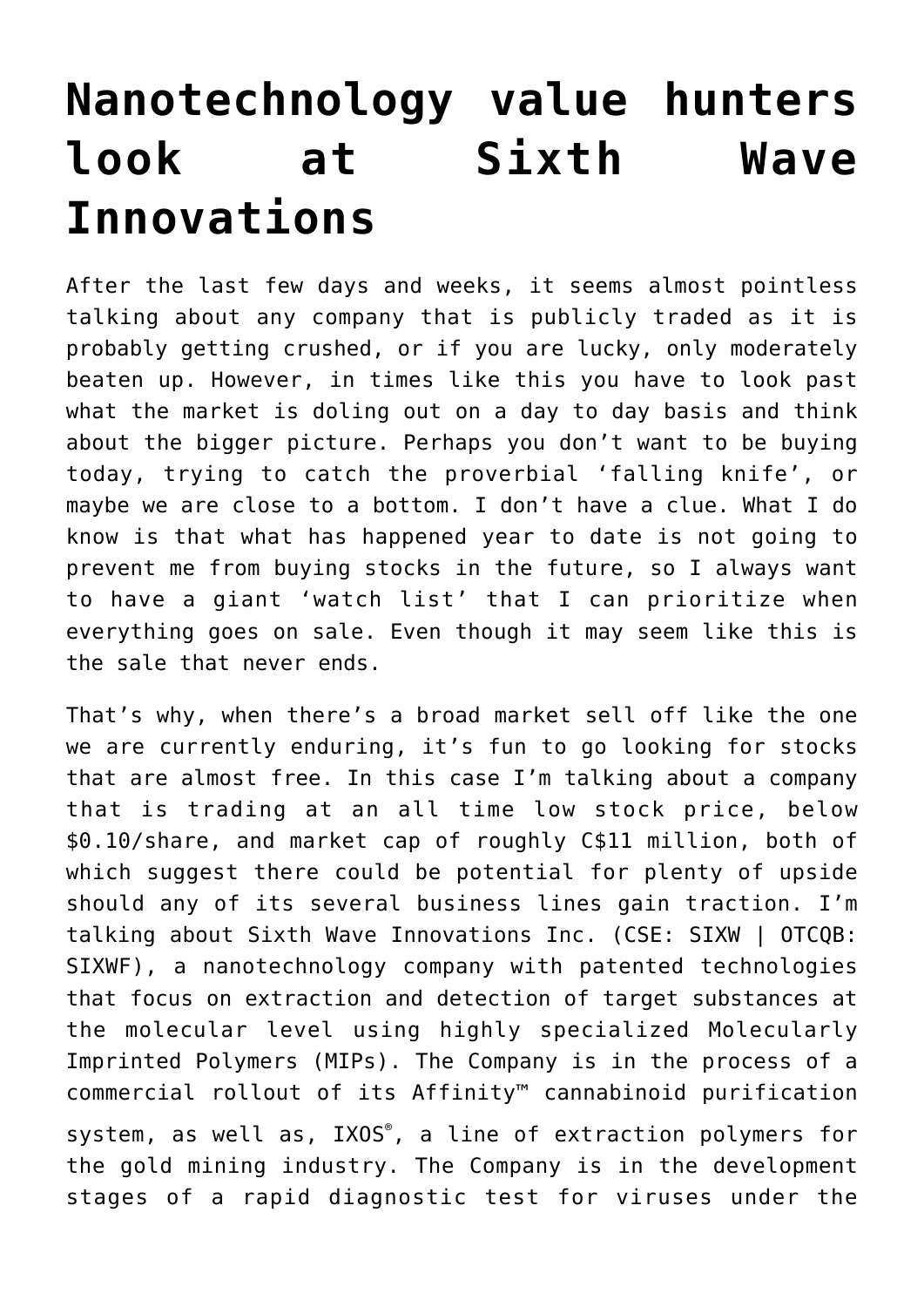Accelerated MIPs ([AMIPs™\)](https://amips.com/) label. Sixth Wave can design, develop and commercialize MIP solutions across a broad spectrum of industries for which the Company has products at various stages of development.

Given where we currently stand in the pandemic, the name of the company is a little coincidental, but we need to look beyond that to the investment thesis. Like many companies at the onset of COVID-19, they transitioned to pursue a better way of detecting the virus. In December, 2021 the Company announced it had successfully demonstrated selective binding and detection of live [SARS-CoV-2 virus in saliva samples](https://investorintel.com/markets/biotech-healthcare/biotech-news/sixth-wave-amipstm-demonstrate-virus-detection-in-saliva-samples/) using its patent-pending AMIPs™ technology, which could lead to a handheld breathalyzer system. This might have you thinking, "who cares, the pandemic is over". But the development and learning from this process has led to [a partnership](https://investorintel.com/markets/biotech-healthcare/biotech-news/sixth-wave-innovations-inc-partners-with-tracesafe-for-breakthrough-agriculture-safety-and-virus-detection-technology/) with [TraceSafe Inc.,](http://tracesafe.io/) to use patented MIPs for imprinting, capturing, and detecting substances at the molecular level to provide an effective and proactive prevention and containment strategy for deadly viruses and pathogens in animals. If you think about the Avian Flu resulting in the culling of tens of millions of chickens and turkeys across the U.S. and Canada at present, there could be plenty of opportunity here. In fact, a widespread bird flu outbreak in 2005 raised alarm bells and prompted the US Senate to [allocate](https://www.cidrap.umn.edu/news-perspective/2005/09/senate-approves-4-billion-prepare-flu-pandemic) US\$4 billion to prepare for a possible influenza pandemic.

Another active business line is the Affinity™ Extraction Process, an extraction solution specifically designed to extract THC and/or CBD from cannabis/hemp crude for the production of pure THC and CBD compounds. For Cannabis Producers, the Affinity™ unit is designed to capture and extract Cannabinoids to ensure the purest end product. The system replaces antiquated processes including winterization, distillation and chromatography. The highly scalable Baseline unit is designed to produce approximately 20 kg of cannabinoid distillate or full spectrum distillate per day and each unit